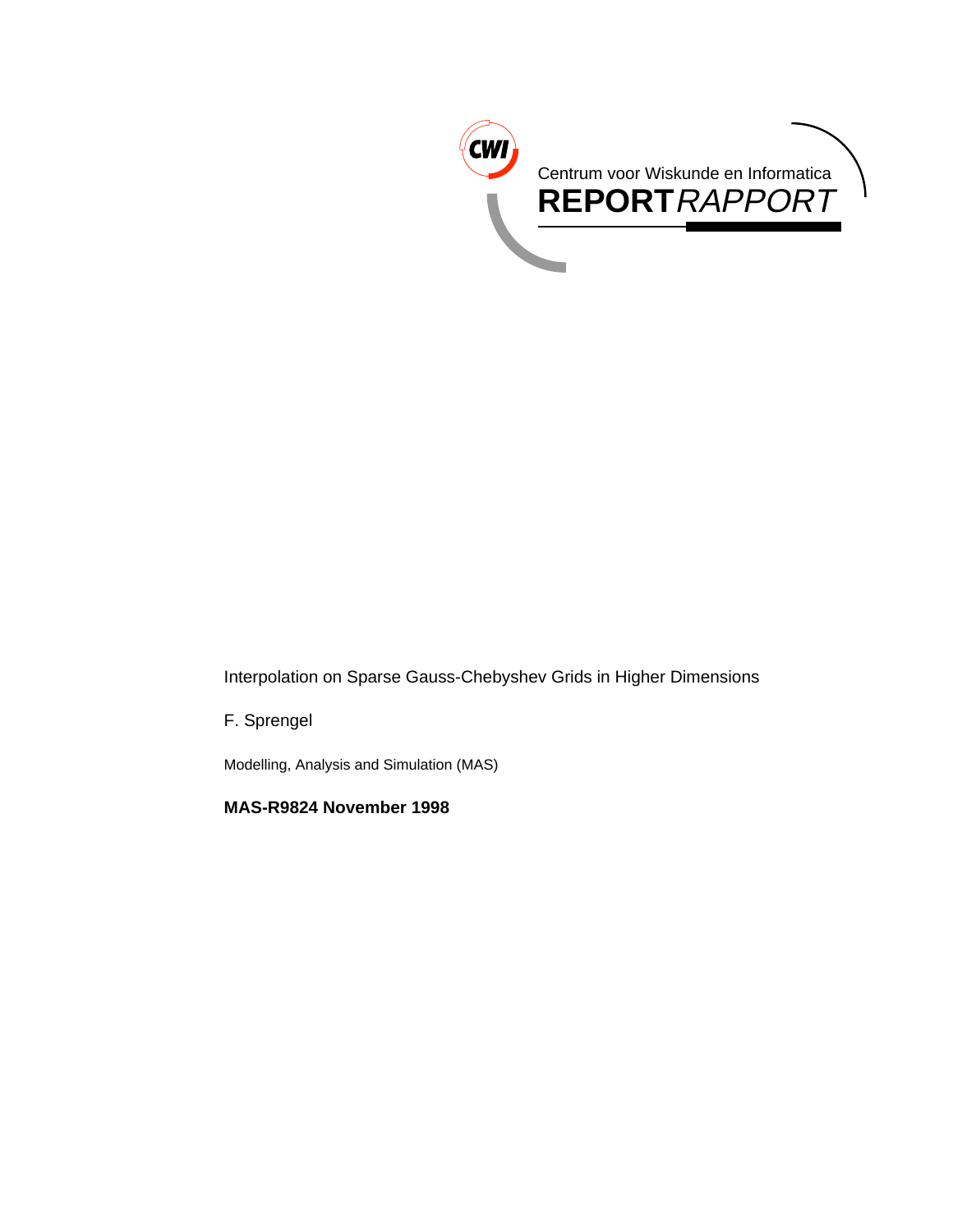Report MAS-R9824 ISSN 1386-3703

CWI P.O. Box 94079 1090 GB Amsterdam The Netherlands

CWI is the National Research Institute for Mathematics and Computer Science. CWI is part of the Stichting Mathematisch Centrum (SMC), the Dutch foundation for promotion of mathematics and computer science and their applications.

SMC is sponsored by the Netherlands Organization for Scientific Research (NWO). CWI is a member of ERCIM, the European Research Consortium for Informatics and Mathematics.

Copyright © Stichting Mathematisch Centrum P.O. Box 94079, 1090 GB Amsterdam (NL) Kruislaan 413, 1098 SJ Amsterdam (NL) Telephone +31 20 592 9333 Telefax +31 20 592 4199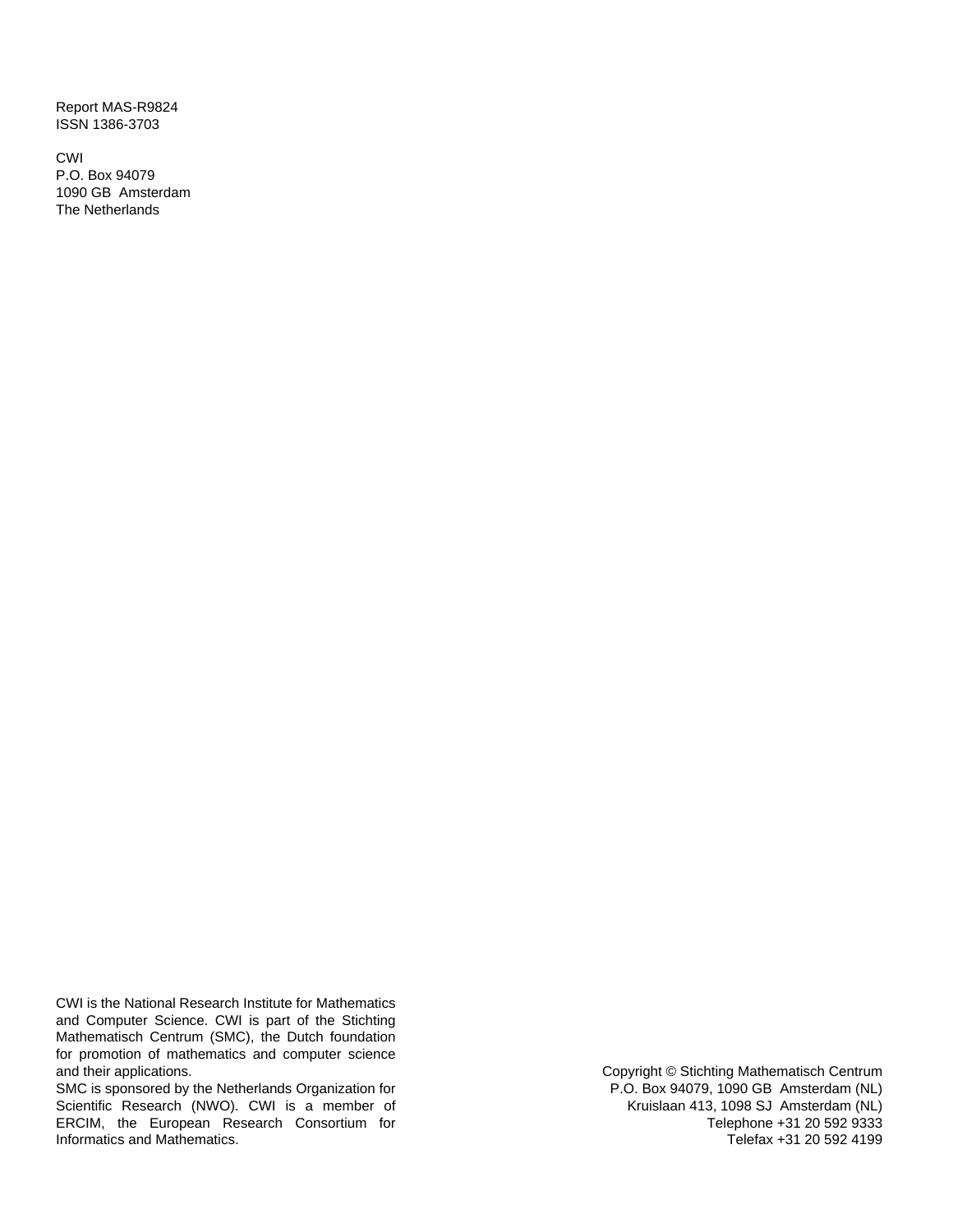# **Interpolation on Sparse Gauß–Chebyshev Grids in Higher Dimensions**

Frauke Sprengel

CWI

P.O. Box 94079, 1090 GB Amsterdam, The Netherlands

#### ABSTRACT

In this paper, we give a unified approach to error estimates for interpolation on sparse Gauß–Chebyshev grids for multivariate functions from Besov–type spaces with dominating mixed smoothness properties. The error bounds obtained for this method are almost optimal for the considered scale of function spaces.

1991 Mathematics Subject Classification: 41A05, 41A63, 65D05, 46E35

Keywords and Phrases: Sparse Grids, Besov–type Spaces of Dominating Mixed Smoothness, Multivariate Interpolation

Note: This work was carried out under CWI project MAS2.1 "Computational Fluid Dynamics"

#### 1. INTRODUCTION

The Gauß–Chebyshev knots are quite often used as interpolation points for functions given on the interval [*−*1, 1]. Beside the well–studied polynomial interpolation, one can investigate interpolation by splines adapted to these special nodes.

Using generalized translates, the so–called Chebyshev–shifts, the interpolation of univariate functions on Gauß–Chebyshev knots can be seen as interpolation by translates. Shift–invariant spaces corresponding to such translates and their wavelet analysis are described in detail in [11]. Forming tensor products yields interpolation on full Gauß– Chebyshev grids. This is a reasonable choice for fairly small dimensions only.

For higher dimension, interpolation on sparse grids, using essentially less points, is much more appropriate. It can be realized by  $j$ –th order blending. Some recent papers use this fact for determining the quadrature error for smooth functions [6, 9, 10] or for investigating interpolatory wavelets for sparse Gauß–Chebyshev grids [15]. Interpolation and approximation on sparse grids has been fairly well investigated for periodic functions  $[5, 12, 14]$ . It is closely related to hyperbolic approximation (see e.g.  $[17]$ ).

Error estimates for interpolation on sparse Gauß–Chebyshev grids were given up to now only for functions from Sobolev–type spaces [16] and for polynomial interpolation of functions with bounded mixed derivatives measured in the maximum norm [1].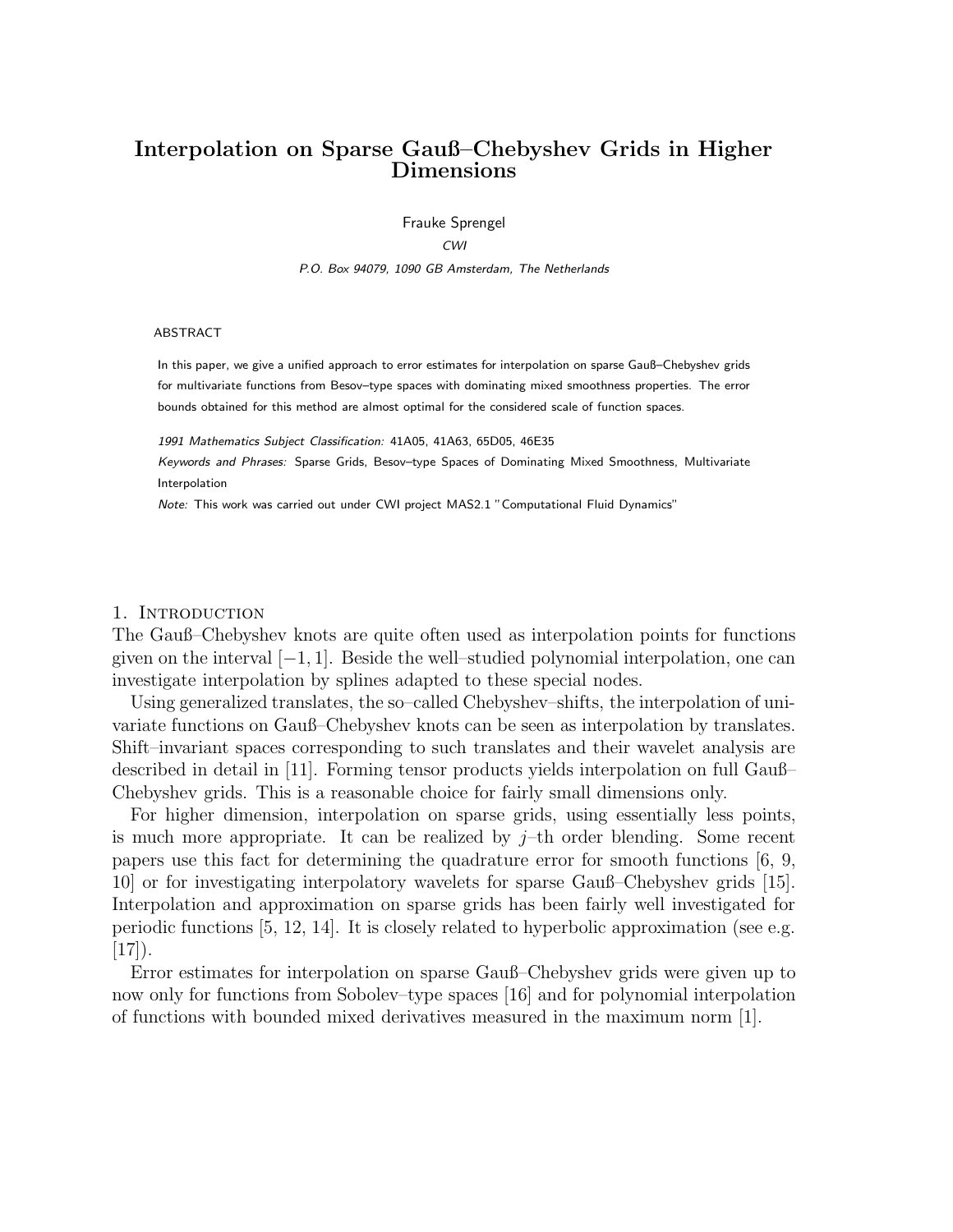In the present paper, we give a unified approach to error estimates for interpolation on sparse Gauß–Chebyshev grids for functions from certain Besov–type spaces to be introduced in Section 3.

Therefore, we can adapt the concept of Strang–Fix conditions for this special situation, see Section 4. Furthermore, we use essentially the properties of the multivariate function spaces which can be represented as tensor products of the univariate function spaces provided with uniform crossnorms. In this way, we propose interpolation methods which are almost optimal for a wide range of Besov–type spaces.

#### 2. NOTATION

We denote our reference interval by  $I := [-1, 1]$  and the Chebyshev weight by  $w(x) :=$  $(1-x^2)^{-1/2}$   $(x \in (-1,1))$ . Let  $L^2_w(I)$  be the weighted Hilbert space of all measurable functions  $f: I \longrightarrow \mathbb{R}$ , with

$$
\int\limits_I f(x)^2 w(x) \, dx < \infty.
$$

For  $f, g \in L^2_w(I)$ , the corresponding inner product is given by

$$
\langle f, g \rangle := \frac{2}{\pi} \int\limits_I f(x) g(x) w(x) \, dx.
$$

By  $\Pi_n$ , we denote the set of all real valued polynomials of degree at most n restricted on *I*. Furthermore, let  $T_n \in \Pi_n$  be the Chebyshev polynomials

$$
T_n(x) := \cos(n \arccos x).
$$

They form a complete orthogonal basis

$$
\langle T_k, T_\ell \rangle = \begin{cases} 2 & \text{for } k = \ell = 0, \\ 1 & \text{for } k = \ell \neq 0, \\ 0 & \text{otherwise,} \end{cases}
$$

of  $L_w^2(I)$ . With the help of the Chebyshev coefficients

$$
a_k[f] := \langle f, T_k \rangle, \qquad f \in L^2_w(I), \ k \in \mathbb{N}_0,
$$

we characterize the Wiener algebra

$$
A(I) := \left\{ f \in L^2_w(I) \; ; \; \sum_{k \in \mathbb{N}_0} \langle |a_k[f]| < \infty \right\}
$$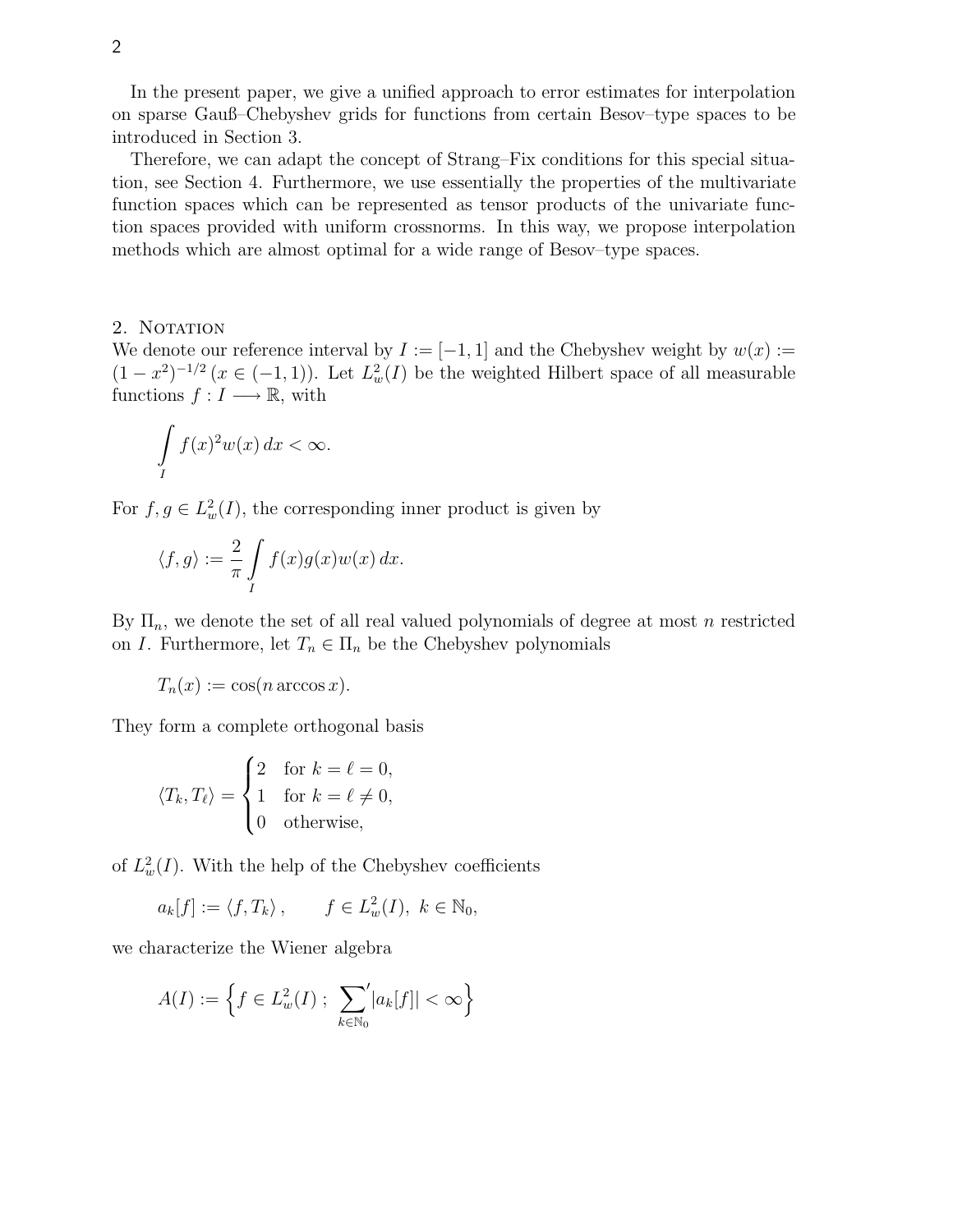of functions with an absolutely summable Fourier–Chebyshev series. Here and in the sequel, we use the notation  $\sum'$  if we halve the first term and  $\sum''$  where both the first and the last term in the sum are halved. By  $\mathcal{G}_N$ , we denote the grid of the Gauß– Chebyshev nodes

$$
\mathcal{G}_N:=\big\{g_k:=\cos k\frac{\pi}{N}\,;\ k=0,\ldots,N\big\}.
$$

The discrete Chebyshev coefficients are given as

$$
a_k^N[f] := \frac{2}{N} \sum_{\ell=0}^N f(g_\ell) T_k(g_\ell) , \qquad k = 0, \ldots, N.
$$

For functions  $f \in A(I)$ , one can prove the aliasing formula

$$
a_k^N[f] = \sum_{\ell \in \mathbb{N}_0} a_{2\ell N + k}[f] + a_{2(\ell+1)N - k}[f], \qquad k = 0, \ldots, N.
$$

## 3. Function Spaces

We want to interpolate multivariate functions. Their smoothness will be measured in the scale of Besov–type spaces. In this section, we give a definition of these function spaces via the summability of their Fourier–Chebyshev series. The Chebyshev coefficient of an  $n$ -variate function is given in the usual way as

$$
a_{\mathbf{k}}[f] = \langle f, T_{k_1} \otimes T_{k_2} \otimes \cdots \otimes T_{k_n} \rangle, \quad \text{for } \mathbf{k} \in \mathbb{N}_0^n.
$$

Furthermore, we need the index sets

$$
Q_0^n = \{0\},
$$
  
\n
$$
Q_j^n = \{k \in \mathbb{N}_0^n : k_r < 2^j, r = 1, ..., n\}
$$
  
\n
$$
\{k \in \mathbb{N}_0^n : k_r < 2^{j-1}, r = 1, ..., n\}.
$$

**Definition 1** Let  $1 \leq q \leq \infty$  and  $s \geq 0$ . Then we define the isotropic Besov-type space  $B_{2,q,w}^s(I^n)$  as

$$
B_{2,q,w}^{s}(I^{n}) := \left\{ f \in L_{w}^{2}(I^{n}) ; ||f|| B_{2,q,w}^{s}(I^{n})||
$$
  

$$
= \left( \sum_{j=0}^{\infty} 2^{jsq} \left( \sum_{k \in Q_{j}^{n}} a_{k}^{2}[f] \right)^{q/2} \right)^{1/q} < \infty \right\}
$$

for  $q < \infty$  and

$$
B_{2,\infty,w}^{s}(I^{n}) := \left\{ f \in L_{w}^{2}(I^{n}) ; ||f|| B_{2,\infty,w}^{s}(I^{n})||
$$
  
= 
$$
\sup_{j \in \mathbb{N}_{0}} 2^{js} \left( \sum_{k \in Q_{j}^{n}} a_{k}^{2}[f] \right)^{1/2} < \infty \right\},
$$

respectively.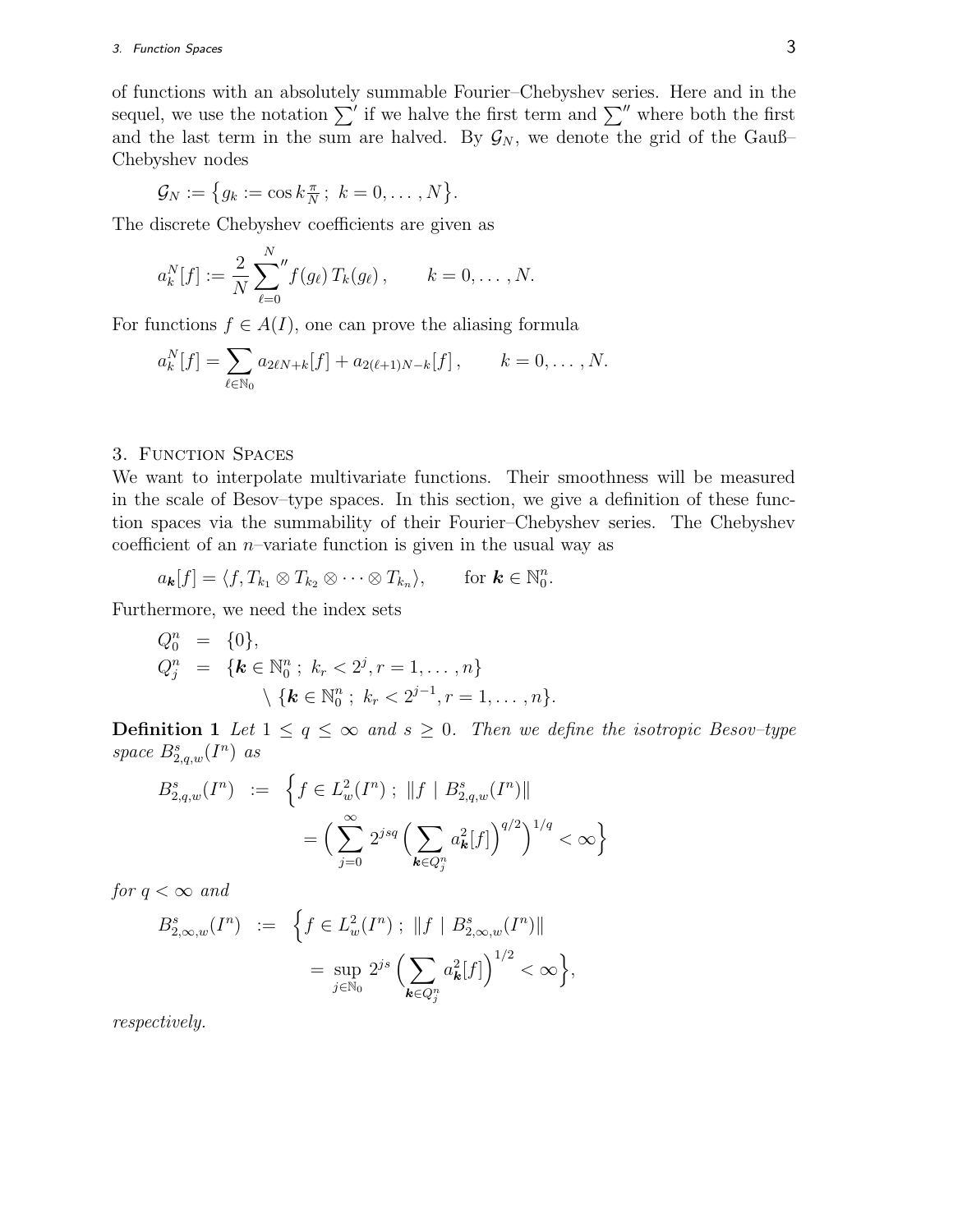For the definition of the spaces of functions with dominating mixed smoothness properties, we put the index sets

$$
P_{\boldsymbol{j}}^n = Q_{j_1}^1 \times Q_{j_2}^1 \times \cdots \times Q_{j_n}^1, \quad \boldsymbol{j} \in \mathbb{N}_0^n,
$$

and denote the inner product in  $\mathbb{N}_0^n$  by  $\mathbf{j} \cdot \mathbf{r} := j_1 r_1 + j_2 r_2 + \cdots + j_n r_n$ .

**Definition 2** Let  $1 \le q \le \infty$  and  $r \in \mathbb{R}^n_+$ . Then the Besov-type space  $S_{2,q,w}^r B(I^n)$  of n–variate functions with dominating mixed smoothness properties is defined as

$$
S_{2,q,w}^{\mathbf{r}} B(I^n) := \left\{ f \in L_w^2(I^n) ; ||f| S_{2,q,w}^{\mathbf{r}} B(I^n)||
$$
  

$$
= \left( \sum_{j \in \mathbb{N}_0^n}^{\infty} 2^{(j \cdot \mathbf{r})q} \left( \sum_{k \in P_j^n} a_k^2[f] \right)^{q/2} \right)^{1/q} < \infty \right\}
$$

for  $q < \infty$  and

$$
S_{2,\infty,w}^{\mathbf{r}} B(I^n) := \left\{ f \in L_w^2(I^n) ; ||f| S_{2,\infty,w}^{\mathbf{r}} B(I^n)||
$$
  

$$
= \sup_{\mathbf{j} \in \mathbb{N}_0^n} 2^{(\mathbf{j} \cdot \mathbf{r})} \left( \sum_{\mathbf{k} \in P_j^n} a_{\mathbf{k}}^2[f] \right)^{1/2} < \infty \right\},
$$

respectively.

By construction, it holds that

$$
B_{2,2,w}^0(I^n) = L_w^2(I^n) \quad \text{and} \quad S_{2,2,w}^0(B(I^n) = L_w^2(I^n). \tag{3.1}
$$

Furthermore, we have the imbeddings

$$
S_{2,q,w}^{\mathbf{s}_i} B(I^n) \hookrightarrow B_{2,q,w}^{\mathbf{s}}(I^n) \hookrightarrow S_{2,q,w}^{\mathbf{s}_o} B(I^n)
$$
\n
$$
(3.2)
$$

between isotropic and dominating mixed smoothness spaces with  $s_i = (s, s, \ldots, s)$  and  $s_o = (s/n, s/n, \ldots, s/n).$ 

The Besov spaces of  $n$ –variate functions with dominating mixed smoothness properties can be characterized as tensor products

$$
B_{2,q,w}^{s_1}(I) \otimes_{\lambda} B_{2,q,w}^{s_2}(I) \otimes_{\lambda} \cdots \otimes_{\lambda} B_{2,q,w}^{s_n}(I) = S_{2,q,w}^{s_1}(I^n)
$$
\n(3.3)

of the corresponding univariate Besov spaces (equivalent norms). Here, the norm  $\lambda$ which was used for the completion of the algebraic tensor product is the injective tensor norm for  $1 \leq q < \infty$  and a certain modification thereof for  $q = \infty$ , which can be proved in the same manner as in the periodic case cf. [13]. These norms have the main advantage to be uniform crossnorms, cf. [8, 13]. In particular, this (together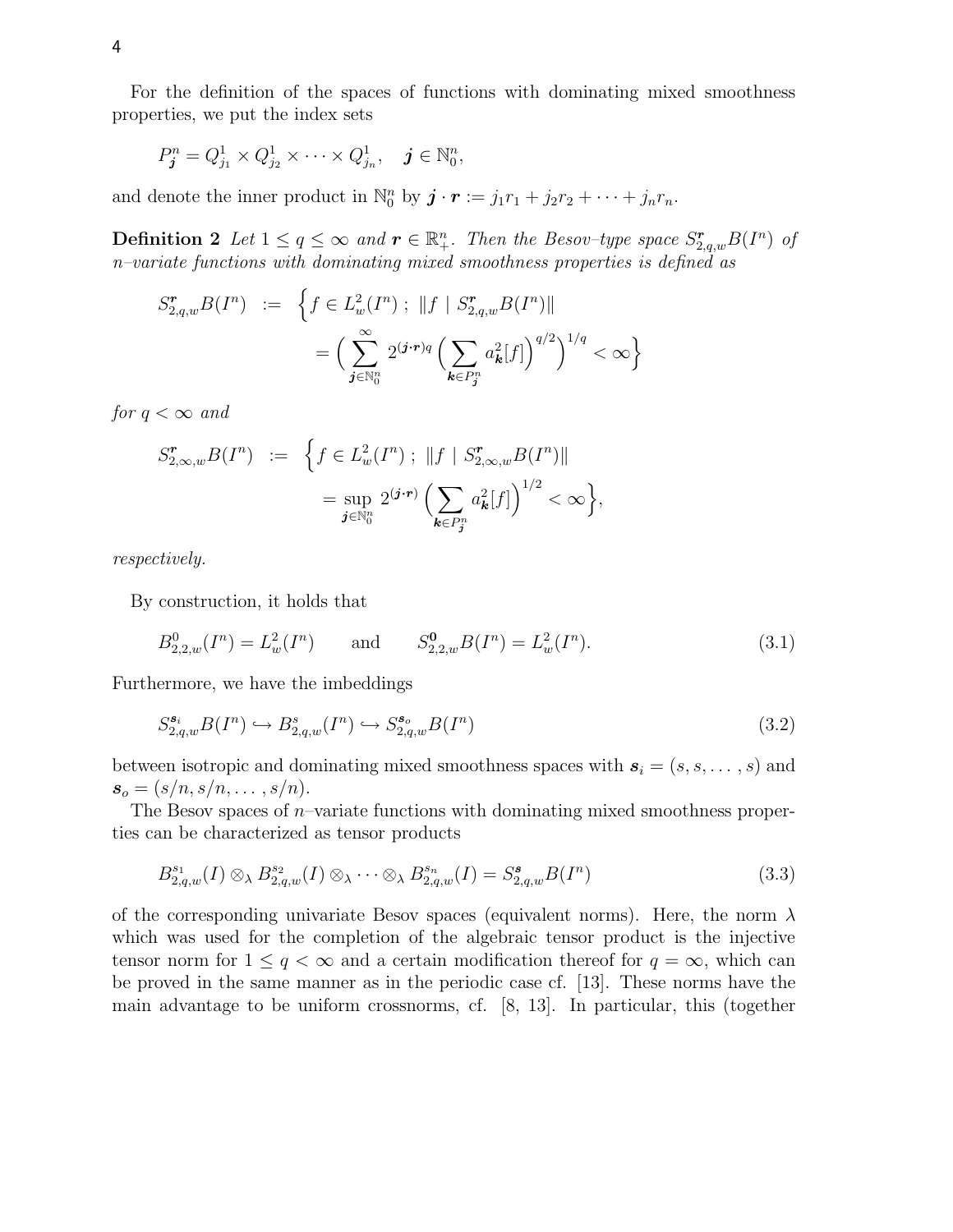with (3.1)) means that for *n* operators  $P_r \in \mathcal{L}(B_{2,q,w}^{s_r}(I), L_w^2(I))$ , their tensor product operator given by

$$
P(f_1 \otimes f_2 \otimes \cdots \otimes f_n) := (P_1 \otimes P_2 \otimes \cdots \otimes P_n)(f_1 \otimes f_2 \otimes \cdots \otimes f_n)
$$
  
 := 
$$
P_1(f_1) \otimes P_2(f_2) \otimes \cdots \otimes P_n(f_n)
$$

is bounded, i.e.,  $P \in \mathcal{L}(S^{\mathbf{s}}_{2,q,w} B(I^n), L^2_w(I^n))$ , and its norm can be estimated as

$$
||P \mid \mathcal{L}(S_{2,q,w}^{\mathbf{s}} B(I^n), L_w^2(I^n))|| \le C \prod_{r=1}^n ||P_r \mid \mathcal{L}(B_{2,q,w}^{s_r}(I), L_w^2(I))||,
$$
\n(3.4)

with some constant  $C$  independent of  $P$ . Note that for Hilbert spaces the tensor norms are uniform crossnorms by construction. In case of tensor products of Banach spaces, this has to be proved for each example separately, see [8, 13].

Because of the imbeddings

$$
B_{2,q,w}^s(I^n) \hookrightarrow B_{2,\infty,w}^s(I^n),
$$
  

$$
S_{2,q,w}^s B(I^n) \hookrightarrow S_{2,\infty,w}^s B(I^n),
$$

for  $q < \infty$ , in the following sections, we give the error estimates for the most interesting case  $q = \infty$  only.

## 4. Univariate Interpolation by Generalized Translates

As a preparation for n–variate interpolation on sparse grids, we need to describe the interpolation method for univariate functions first. To this end, we concentrate our investigations on interpolation by generalized translates of a single function.

The Chebyshev shift (cf. [4, 11])  $s<sub>h</sub>f$  of a function f is defined by

$$
(s_h f)(x) := \frac{1}{2} f\big(xh - \frac{1}{w(x)w(h)}\big) + \frac{1}{2} f\big(xh + \frac{1}{w(x)w(h)}\big), \qquad x \in I.
$$

For interpolation, we use the special shifts  $\sigma_k := s_{g_k}, k = 0, \ldots, N$ , into the Gauß– Chebyshev nodes. The Chebyshev shift effects the Chebyshev coefficients  $a_k[\sigma_n f] =$  $T_k(g_n)a_k[f]$  in the same multiplicative way as the usual shift effects the Fourier coefficients of periodic functions [11]. We assume to know a modified Lagrange function  $\Lambda_N \in A(I)$  satisfying

$$
\sigma_k \Lambda_N(g_\ell) = \frac{1}{\varepsilon_k} \, \delta_{k,\ell} \,, \qquad k = 0, \ldots, N,
$$

with

$$
\varepsilon_k := \begin{cases} \frac{1}{2} & \text{for } k = 0, N, \\ 1 & \text{for } k = 1, \dots, N - 1. \end{cases}
$$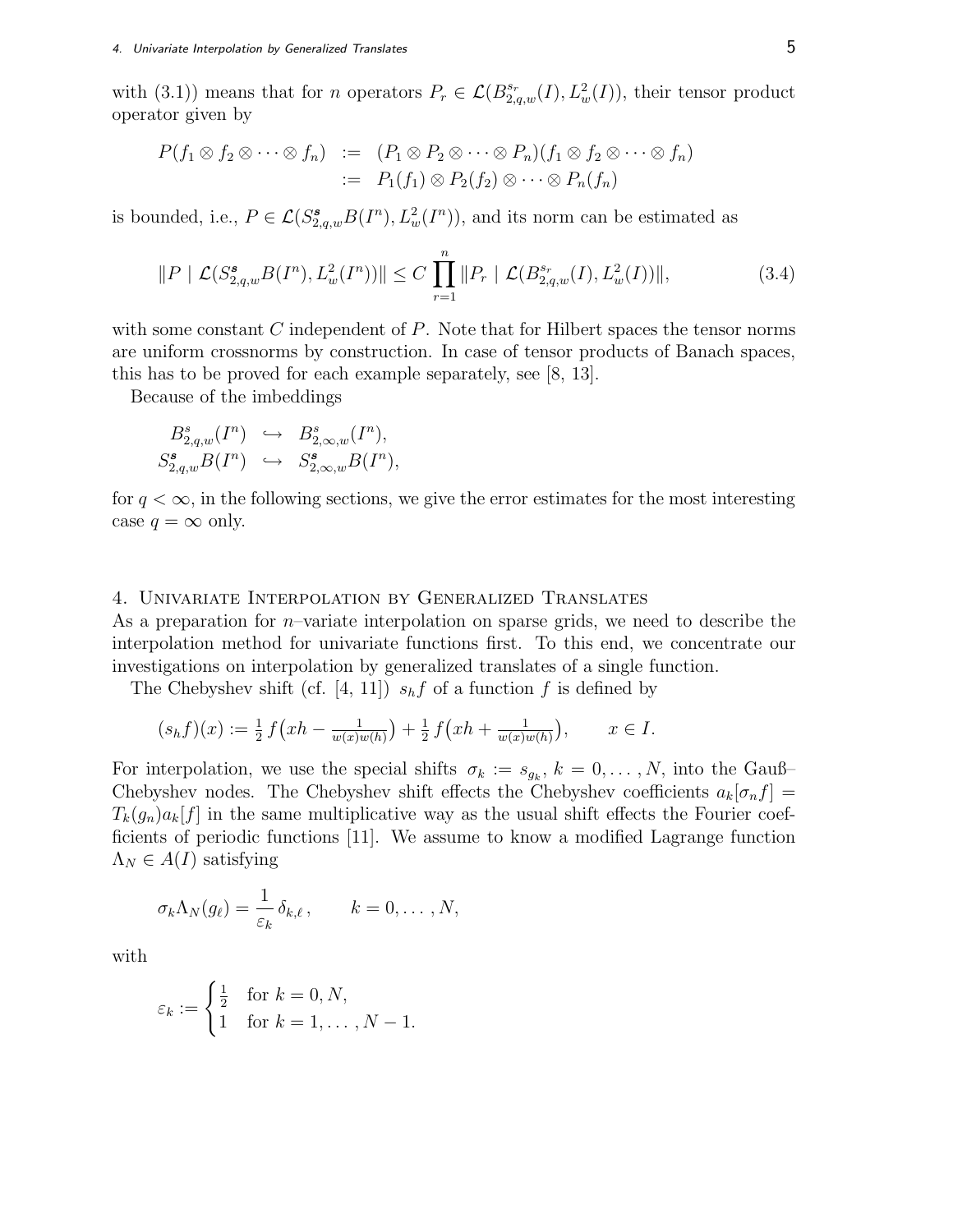For the construction of such a Lagrange function, we refer to [16]. Then, we can write the corresponding interpolation operator interpolating in the Gauß–Chebyshev nodes as

$$
L_N f = \sum_{k=0}^N f(g_k) \,\sigma_k \Lambda_N.
$$

In order to characterize the approximation properties of the modified Lagrange function, we impose conditions on the decay of the Chebyshev coefficients of  $\Lambda_N$ , see [16]. They are the pendant for the interval of the strong cardinal Strang–Fix conditions [7] and the periodic Strang–Fix conditions [3].

**Definition 3** The Lagrange function  $\Lambda_N \in A(I)$  satisfies the Strang–Fix conditions (for Gauß–Chebyshev grids) of order  $m > 0$  if for all  $k = 0, \ldots, N$  the inequalities

$$
\left|1 - \frac{N}{2} a_k [\Lambda_N]\right| \le b_0 \; k^m \, N^{-m},
$$
\n
$$
\left|\frac{N}{2} a_{2\ell N + k} [\Lambda_N]\right| \le b_{2\ell} \; k^m \, N^{-m}, \qquad \ell \in \mathbb{N},
$$
\n
$$
\left|\frac{N}{2} a_{2(\ell+1)N - k} [\Lambda_N]\right| \le b_{2\ell+1} \; k^m \, N^{-m}, \qquad \ell \in \mathbb{N}_0,
$$
\n
$$
(4.1)
$$

*hold for some sequence*  ${b_{\ell}}_{\ell \in \mathbb{N}_0} \in \ell_2(\mathbb{N}_0)$ .

With the help of these quite general conditions we obtain the following estimate for the univariate interpolation.

**Theorem 4** Let  $m > s > 1/2$ . Let the Lagrange function  $\Lambda_N \in A(I)$  satisfy the Strang–Fix conditions  $(4.1)$  of order m. Then there exists a constant C (independent of  $N$ ) such that

$$
||f - L_N f | L^2_w(I)|| \leq C N^{-s} ||f | B^s_{2,\infty,w}(I)||,
$$

for all  $f \in B_{2,\infty,w}^s(I)$ .

**Proof:** Throughout this proof, we denote by C a constant independent of N. The value of C may differ even within the same equation.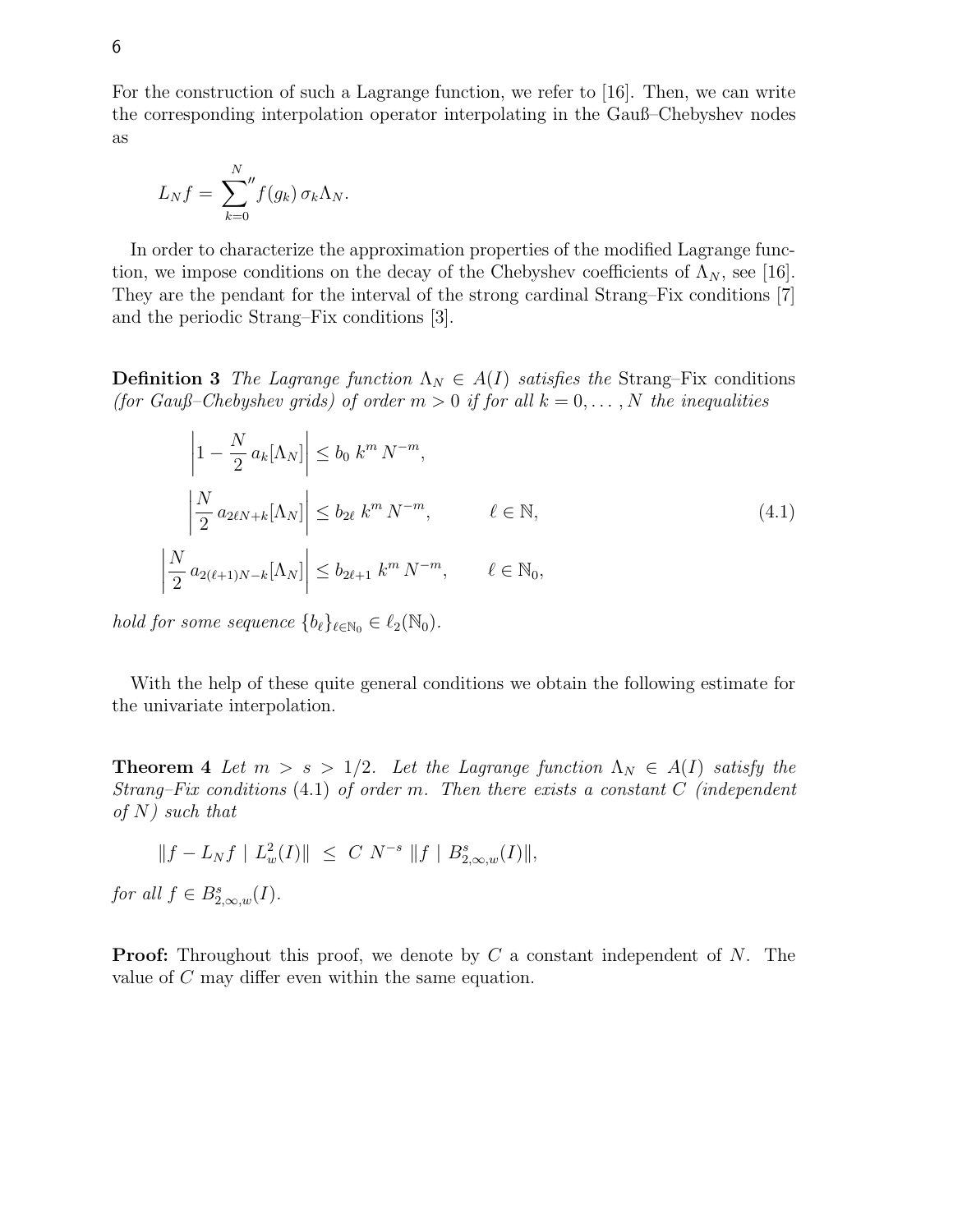The Chebyshev coefficients of the interpolant to the function  $f \in A(I)$  can be computed by using aliasing as

$$
a_{2\ell N+k}[L_N f] = \sum_{r \in \mathbb{N}_0} (a_{2rN+k}[f] + a_{2(r+1)N-k}[f]) \frac{N}{2} a_{2\ell N+k}[\Lambda_N],
$$
  

$$
a_{(2\ell+1)N+k}[L_N f] = \sum_{r \in \mathbb{N}_0} (a_{(2r+1)N+k}[f] + a_{(2r+1)N-k}[f]) \frac{N}{2} a_{(2\ell+1)N+k}[\Lambda_N],
$$

for  $k = 0, ..., N - 1, \ell \in \mathbb{N}_0$ .

First we prove the assertion for polynomials  $f \in \Pi_{N-1}$ . Using the Strang–Fix conditions, we obtain

$$
\|f - L_N f \|_{\infty}^2 (I) \|^2
$$
\n
$$
\leq \sum_{k \in \mathbb{N}_0} (a_k[f] - a_k[L_N f])^2
$$
\n
$$
= \sum_{k=0}^N \sum_{\ell \in \mathbb{N}_0} \left( a_{2\ell N + k}[f] - \sum_{r \in \mathbb{N}_0} \left( a_{2r}N + k[f] + a_{2(r+1)N - k}[f] \right) \frac{N}{2} a_{2\ell N + k}[\Lambda_N] \right)^2
$$
\n
$$
+ \left( a_{(2\ell+1)N + k}[f] - \sum_{r \in \mathbb{N}_0} \left( a_{(2r+1)N + k}[f] + a_{(2r+1)N - k}[f] \right) \frac{N}{2} a_{(2\ell+1)N + k}[\Lambda_N] \right)^2
$$
\n
$$
= \sum_{k=0}^{N-1} a_k^2[f] \left( \left( 1 - \frac{N}{2} a_k[\Lambda_N] \right)^2 + \sum_{\ell \in \mathbb{N}} \left( \frac{N}{2} a_{2\ell N + k}[\Lambda_N] \right)^2 + \left( \frac{N}{2} a_{2\ell N - k}[\Lambda_N] \right)^2 \right)
$$
\n
$$
\leq \sum_{k=0}^{N-1} a_k^2[f] k^{2m} N^{-2m} \sum_{\ell \in \mathbb{N}_0} b_\ell^2.
$$

Let  $2^{r-1} \leq N < 2^r$ . Then

$$
\sum_{k=0}^{N-1} a_k^2 [f] k^{2m} = \sum_{\ell=0}^r \sum_{k \in Q_\ell^1} k^{2m} 2^{-2\ell s} 2^{2\ell s} a_k^2 [f]
$$
  

$$
\leq C \sum_{\ell=0}^r 2^{2(m-s)\ell} 2^{2\ell s} \sum_{k \in Q_\ell^1} a_k^2 [f]
$$
  

$$
\leq C N^{2(m-s)} \|f \| B_{2,\infty,w}^s (I) \|^2.
$$

This means that, for polynomials  $f \in \Pi_{N-1}$ , we proved

$$
||f - L_N f | L_w^2(I)|| \le C N^{-s} ||f| B_{2,\infty,w}^s(I)||. \tag{4.2}
$$

Now, we consider the general case  $f \in B_{2,\infty,w}^s$ . Because of  $s > 1/2$  it holds that  $f \in A(I)$ . Therefore, interpolation is well–defined and aliasing is allowed. Let  $S_{N-1}$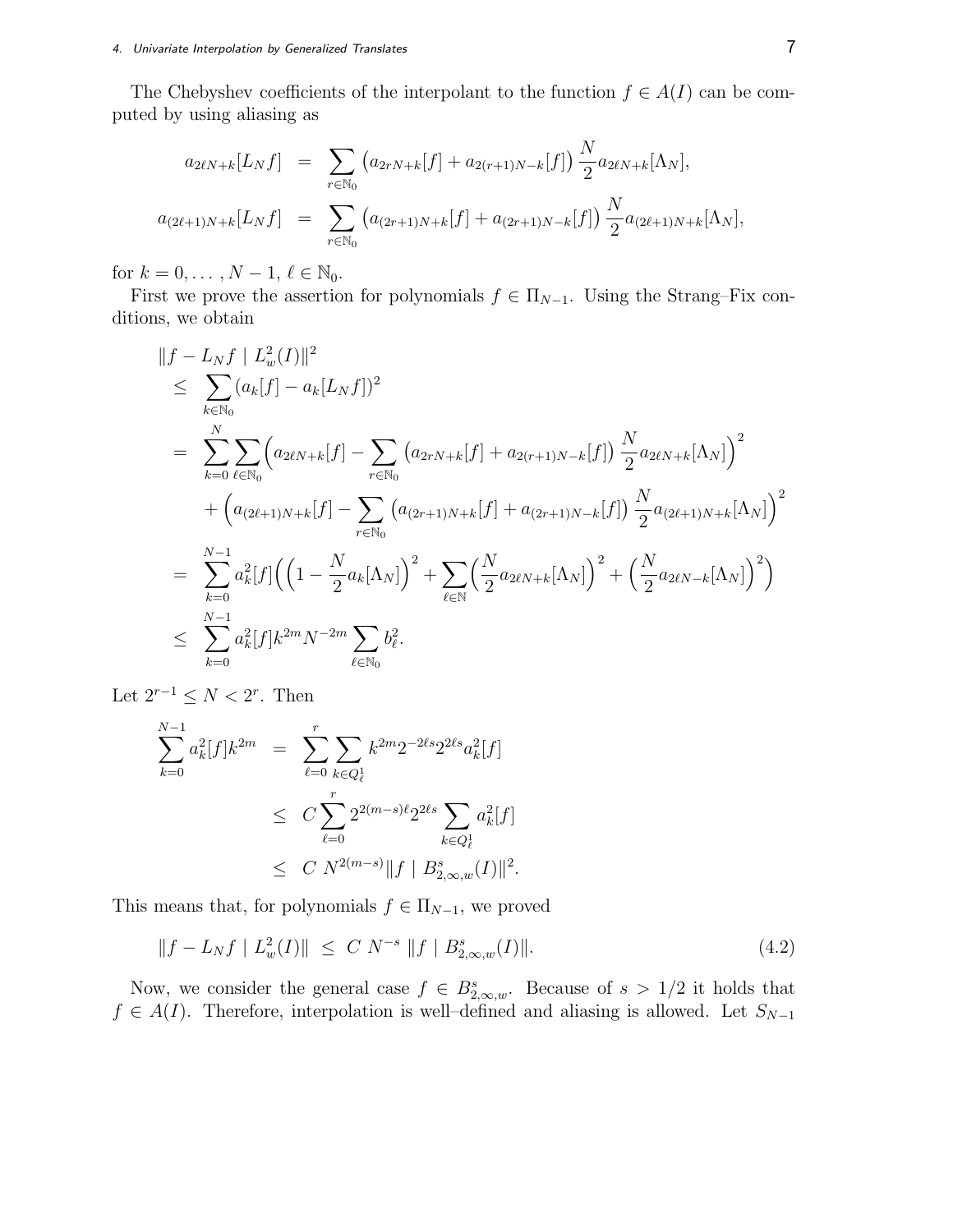denote the (N *−* 1)–st Fourier–Chebyshev partial sum. The Strang–Fix conditions applied with  $1/2 < s^{\prime} < s$  and the Cauchy–Schwarz inequality yield

$$
||L_N(f - S_{N-1}f) || L_w^2(I)||^2 \le \sum_{k \in \mathbb{N}_0} a_k^2 [L_N(f - S_{N-1}f)]
$$
  
\n
$$
\le CN^{-2s} || \{b_\ell\} || \ell_2(\mathbb{N}_0) ||
$$
  
\n
$$
\times \sum_{k=0}^N k^{2s'} \Big[ \Big( \sum_{r \in \mathbb{N}_0} (2rN + k)^{-s'} (2rN + k)^{s'} a_{2rN + k} [f - S_{N-1}f] \Big)^2
$$
  
\n
$$
+ \Big( \sum_{r \in \mathbb{N}_0} (2(r + 1)N - k)^{-s'} (2(r + 1)N - k)^{s'} a_{2(r+1)N - k} [f - S_{N-1}f] \Big)^2
$$
  
\n
$$
+ \Big( \sum_{r \in \mathbb{N}_0} ((2r + 1)N + k)^{-s'} ((2r + 1)N + k)^{s'} a_{(2r+1)N + k} [f - S_{N-1}f] \Big)^2
$$
  
\n
$$
+ \Big( \sum_{r \in \mathbb{N}_0} ((2r + 1)N - k)^{-s'} ((2r + 1)N - k)^{s'} a_{(2r+1)N - k} [f - S_{N-1}f] \Big)^2
$$
  
\n
$$
\le CN^{-2s} || f - S_{N-1}f || H_w^{s'}(I) ||^2 \sup_{k=0,\dots,N} k^{2s'} \sum_{r \in \mathbb{N}_0} (2rN + k)^{-2s'} + (2r + 1)N - k)^{-2s'},
$$

where  $H_w^{s'}(I)$  denotes the Sobolev–type space with the norm

$$
||f \mid H_w^{s'}(I)||^2 := \sum_{k \in \mathbb{N}_0} (1 + k^2)^{s'} a_k^2[f],
$$

as in [2]. Since  $s' > 1/2$ , we have

$$
\sup_{k=0,\ldots,N} \left(\frac{k}{N}\right)^{2s'} \sum_{r \in \mathbb{N}_0} \left(2r + \frac{k}{N}\right)^{-2s'} + \left(2(r+1) - \frac{k}{N}\right)^{-2s'} + \left(2r + 1 + \frac{k}{N}\right)^{-2s'} + \left(2r + 1 - \frac{k}{N}\right)^{-2s'} \le C < \infty
$$

and hence

$$
||L_N(f - S_{N-1}f) || L_w^2(I)|| \leq CN^{-s'}||f - S_{N-1}f || H_w^{s'}(I)||.
$$

One proves easily that for  $s > s'$  it holds that

$$
||f - S_{N-1}f || H_w^{s'}(I)|| \le CN^{s'-s} ||f || B_{2,\infty,w}^s(I)||. \tag{4.3}
$$

With this, it follows

$$
||L_N(f - S_{N-1}f) || L_w^2(I)|| \le CN^{-s} ||f|| B_{2,\infty,w}^s(I)||.
$$
\n(4.4)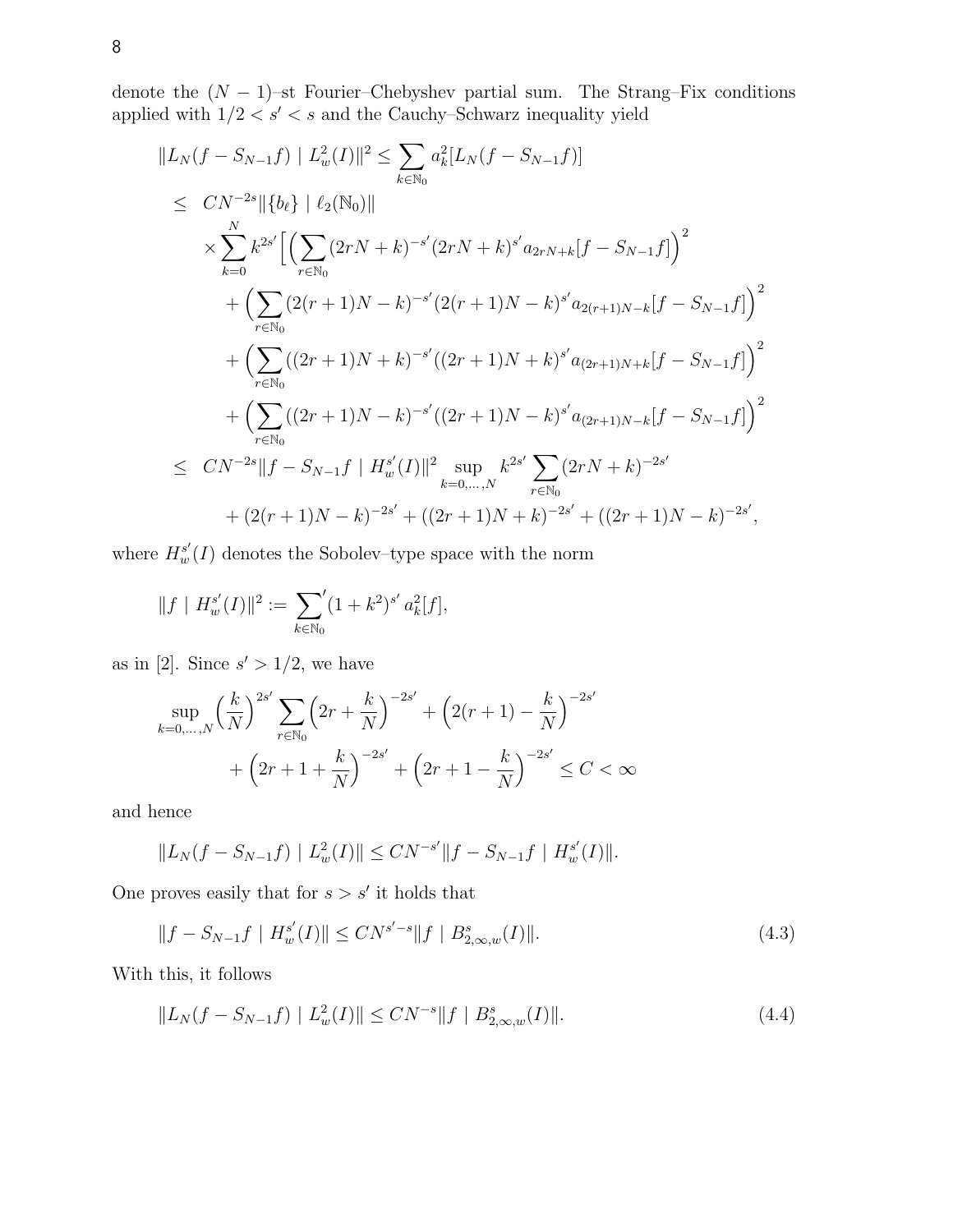## 5. Examples 9

Now, our results  $(4.2)$ ,  $(4.4)$  and  $(4.3)$  applied with  $s' = 0$  imply

$$
||f - L_N f | L_w^2(I)||
$$
  
\n
$$
\leq ||f - S_{N-1}f | L_w^2(I)|| + ||S_{N-1}f - L_N(S_{N-1}f) | L_w^2(I)||
$$
  
\n
$$
+ ||L_N(f - S_{N-1}f) | L_w^2(I)||
$$
  
\n
$$
\leq CN^{-s} ||f | B_{2,\infty,w}^s(I)||.
$$

This proves the theorem.

### 5. Examples

The interpolation on Gauß–Chebyshev grids is closely related to periodic interpolation on equidistant grids. The function  $\mathcal{M} := \Lambda_N(\cos \cdot)/2$  is an even periodic fundamental interpolant on the grid  $\{\frac{2\pi k}{2N}$ ;  $k = -N, \ldots, N-1\}$ . If *M* satisfies the periodic Strang– Fix conditions of order m (see [3, 12]) with the constants  $\{d_\ell\}_{\ell \in \mathbb{Z}}$  then  $\Lambda_N$  satisfies the Strang–Fix conditions for Gauß–Chebyshev grids of order  $m$  with the constants  $b_{2\ell} = \pi^m d_{\ell}$  and  $b_{2\ell+1} = \pi^m d_{\ell+1}, \ell \in \mathbb{N}_0$ .

In this way, one obtains that the interpolatory scaling functions of the multiresolution analysis for a bounded interval described in [11] fulfil Strang–Fix conditions of certain order.

So the fundamental interpolant of the transformed B–spline of even order r satisfies Strang–Fix conditions of order  $r$ . The de la Vallée Poussin means of Chebyshev polynomials also described in [11] are fundamental interpolants and satisfy Strang–Fix conditions of arbitrary order m.

The constants  $\{d_\ell\}_{\ell \in \mathbb{Z}}$  for the corresponding periodic functions can be found in [3, 12].

### 6. n–variate Interpolation on Sparse Grids

We now want to consider interpolation on sparse grids. Therefore, we choose  $N_0 \in \mathbb{N}$ and set  $N_j := N_0 2^j$  and  $L_0 = 0$ ,  $L_j := L_{N_{j-1}}, j \in \mathbb{N}$ . Furthermore, we assume the imbeddings Im  $L_j$  ⊂ Im  $L_{j+1}$ ,  $j \in \mathbb{N}$ . Therefore, the interpolation operators form a chain, i.e.,  $L_j L_{j+1} = L_{j+1} L_j = L_j$ . The corresponding Lagrange functions  $\Lambda_{N_j}$  have to satisfy the Strang–Fix conditions with the same sequence of constants  ${b_{\ell}}_{\ell \in \mathbb{N}_0}$ . For our examples in Section 5, both assumptions are fulfilled.

Then, the interpolation operator on a sparse grid is the  $j$ -th order Boolean sum  $(j$ –th order blending operator), cf. [5], Chap. 1,

$$
B_j^n := \bigoplus_{|\mathbf{r}|=j} L_{r_1} \otimes L_{r_2} \otimes \cdots \otimes L_{r_n},
$$

**The Second Service**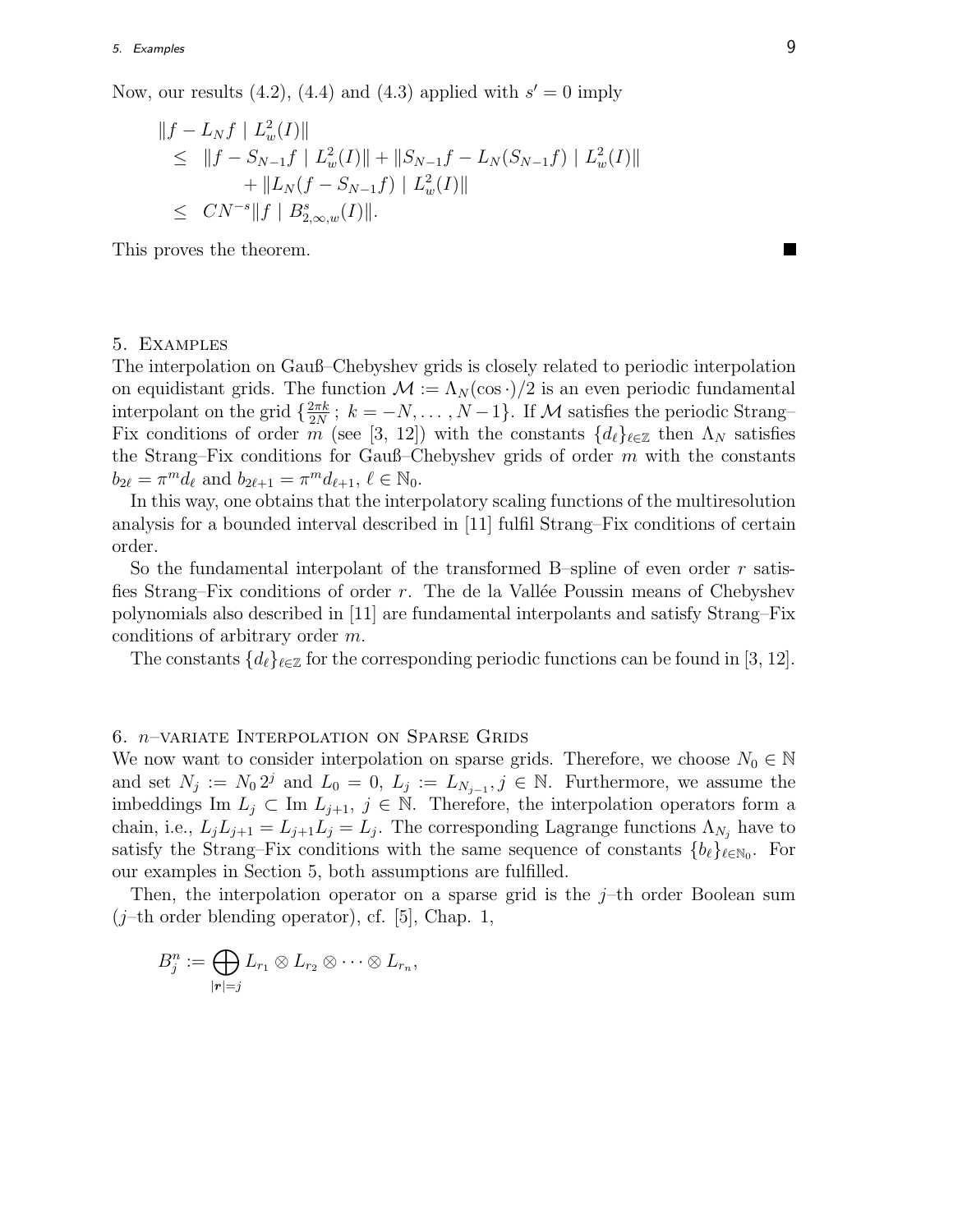with  $j \ge n$ ,  $|\mathbf{r}| = r_1 + r_2 + \cdots + r_n$  and  $A \oplus B := A + B - AB$ . The Boolean sum can be rewritten in terms of ordinary sums (see [18])

$$
B_j^n = \sum_{j-n+1 \leq |\boldsymbol{r}| \leq j} (-1)^{j-|\boldsymbol{r}|} \binom{n-1}{j-|\boldsymbol{r}|} L_{r_1} \otimes L_{r_2} \otimes \cdots \otimes L_{r_n}.
$$

It interpolates on the sparse grid

$$
\bigcup_{|\bm{r}|=j}\,\mathcal{G}_{r_1}\times\mathcal{G}_{r_2}\times\dots\times\mathcal{G}_{r_n}.
$$

These grids are also nested. The number  $N_G = N_G(j, n)$  of interpolation nodes in the sparse grid belonging to  $B_j^n$  can be estimated as (see [9]) as

$$
N_G \le C_n j^{n-1} 2^j
$$

The Boolean sum operators form a chain, i.e.,  $B_j^n B_{j+1}^n = B_{j+1}^n B_j^n = B_j^n$ .

**Theorem 5** Let  $m > s > 1/2$ ,  $s = (s, s, \ldots, s)$ . Let  $\Lambda_{N_j}$  satisfy the Strang–Fix conditions of order m with the same sequence of constants  ${b_{\ell}}_{\ell \in \mathbb{N}_0}$ . The corresponding interpolation operators form a chain. Then there exists a constant C (independent of j) such that

$$
||f - B_j^n f \mid L_w^2(I^n)|| \le C j^{n-1} N_j^{-s} ||f| \mid S_{2,\infty,w}^{\bullet} B(I^n)||
$$

for all  $f \in S^{\mathbf{s}}_{2,\infty,w} B(I^n)$ .

**Proof:** Let  $I_n$  denote the natural imbedding  $S_{2,\infty,w}^{\bullet}B(I^n) \hookrightarrow L_w^2(I^n)$ . From Theorem 4, we obtain the estimates

$$
||I_1 || \mathcal{L}(B_{2,\infty,w}^s(I), L_w^2(I))|| = 1,
$$
  
\n
$$
||I_1 - L_r || \mathcal{L}(B_{2,\infty,w}^s(I), L_w^2(I))|| \leq C 2^{-sr},
$$
  
\n
$$
||L_r - L_{r-1} || \mathcal{L}(B_{2,\infty,w}^s(I), L_w^2(I))|| \leq D 2^{-sr}.
$$

With  $E := C (\max\{2^s, D\})^{n-1}$  and the uniform crossnorm property (3.4) of the underlying Besov–type spaces of functions with dominating mixed smoothness properties, one proves easily (see [18]) that

$$
||I_n - B_j^n \mid \mathcal{L}(S_{2,\infty,w}^{\mathbf{s}} B(I^n), L_w^2(I^n))|| \leq E\left(\begin{array}{c}j\\n-1\end{array}\right) 2^{-sj}.
$$

This proves the theorem.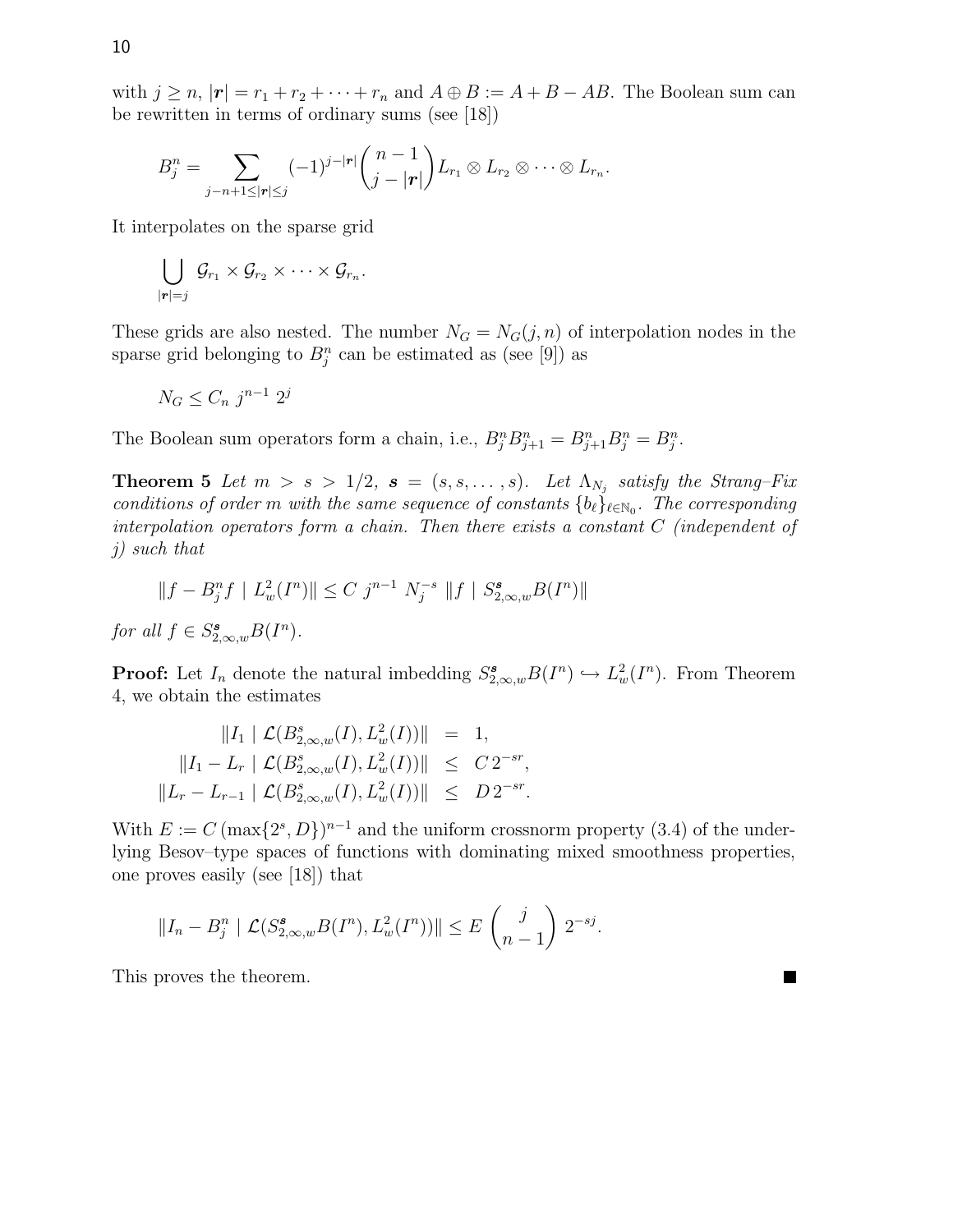**Corollary 6** Under the assumptions of Theorem 5, the error of interpolation on the sparse grid can be estimated in terms of the number of grid points as

$$
||f - B_j^n f | L_w^2(I^n)|| \le C N_G^{-s} (\log N_G)^{(s+1)(n-1)} ||f | S_{2,\infty,w}^s B(I^n)||.
$$

**Remark 1.** The interpolation on sparse grids is almost optimal (up to logarithmic factors).

One can do better by substituting the interpolation operators in the definition of  $B_j^n$  by the Fourier–Chebyshev partial sum operators. This would yield the hyperbolic Fourier–Chebyshev sum  $S_{U_j^n}$  with all Chebyshev polynomials which have their degree contained in the hyperbolic cross

$$
U_j^n := \bigcup_{|\mathbf{r}| \leq j} P_\mathbf{r}^n,
$$

with the index sets  $P_r^n$  as used in Definition 2. As usual (see [17]), one can estimate

$$
||f - S_{U_j^n}f || L_w^2(I^n)|| \le C 2^{-2js} ||f || S_{2,\infty,w}^{\mathbf{s}} B(I^n)||.
$$

But, of course, here one has to use general linear information instead of function values only.

**Remark 2.** Under the assumptions of Theorem 5 one can easily prove the estimate

$$
||f - (L_j \otimes L_j \otimes \cdots \otimes L_j)f || L_w^2(I^n)|| \le C N_j^{-s} ||f || S_{2,\infty,w}^s B(I^n)||
$$

for all  $f \in S_{2,\infty,w}^{\mathbf{s}} B(I^n)$  using the tensor product interpolation on  $N_T = N_j^n$  grid points. One gets the same order of approximation already for the functions  $f \in B_{2,\infty,w}^s(I^n), m >$  $s > n/2$  from the corresponding isotropic Besov–type space. In terms of grid points, we have an error of  $\mathcal{O}(N_T^{-s/n})$  in both cases.

This means that for functions with dominating mixed smoothness properties, the interpolation on sparse grids is essentially better suited than the tensor product construction.

For functions from isotropic spaces, we would lose some approximation order in sparse grid interpolation and obtain with (3.2) an error of order  $\mathcal{O}(j^{n-1}N_j^{-s/n}) =$  $\mathcal{O}((\log N_G)^{(s/n+1)(n-1)}N_G^{-s/n})$  only. So, for functions not providing dominating mixed smoothness, the interpolation on sparse grids is less suited. But still it is only by a logarithmic term worse than the full grid.

**Remark 3.** With the help of the Strang–Fix conditions, we obtain error estimates for a wide variety of possible sparse grid constructions, including for instance splines or polynomials, which are almost optimal for functions from all the Besov–type spaces  $S^{\mathbf{s}}_{2,\infty,w}B(I^n)$  up to the order of the Strang–Fix conditions (which can be seen to be infinity for polynomials).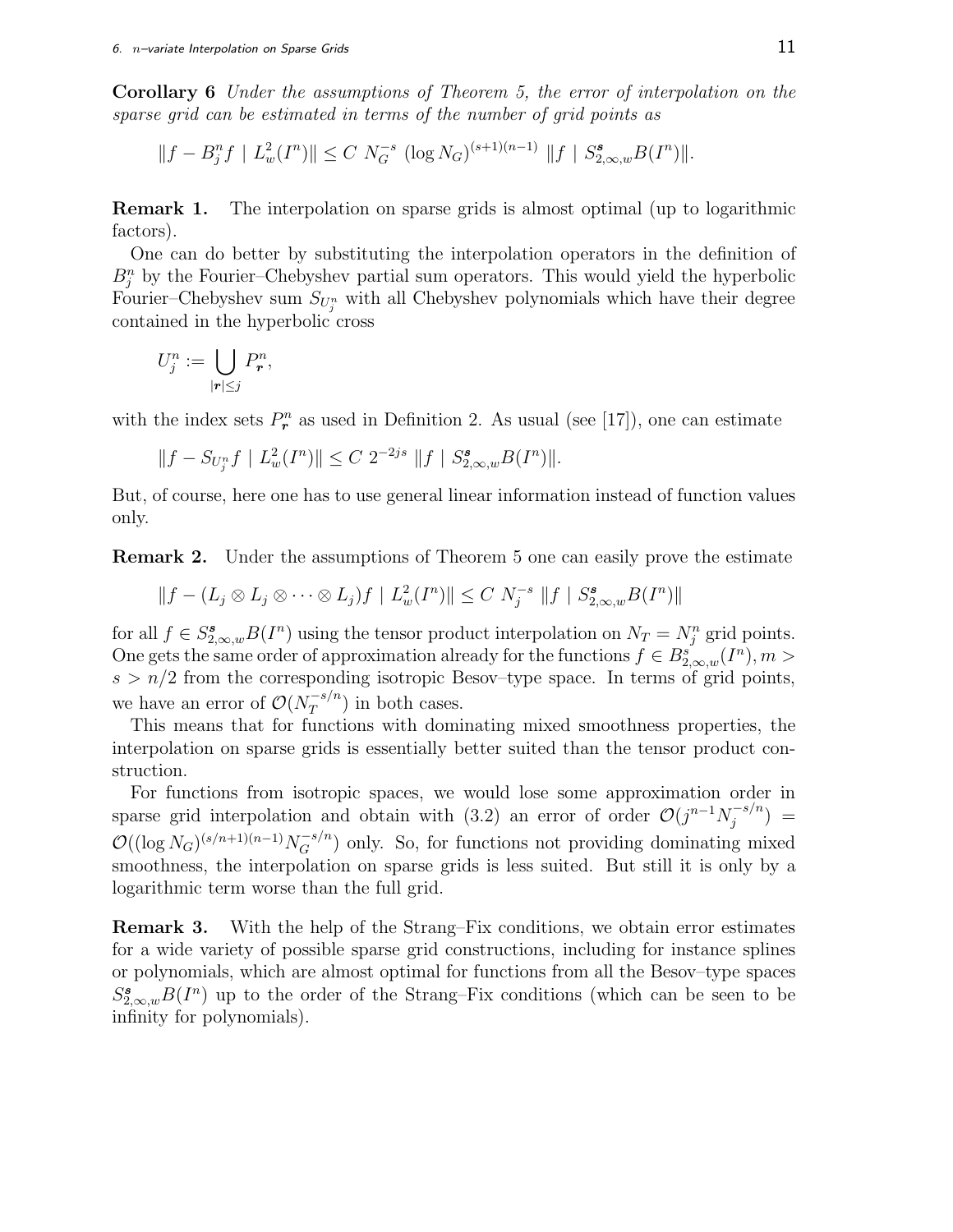## References

- 1. V. Barthelmann, E. Novak, and K. Ritter. High dimensional polynomial interpolation on sparse grids. Preprint, 1998.
- 2. D. Berthold, W. Hoppe, and B. Silbermann. A fast algorithm for solving the generalized airfoil equation. J. Comput. Appl. Math., 43, 1992.
- 3. G. Brumme. Error estimates for periodic interpolation by translates. In P. J. Laurent, A. Le Méhauté, and L. L. Schumaker, editors, Wavelets, Images, and Surface Fitting, pages 75–82. AK Peters, Boston, 1994.
- 4. P. L. Butzer and R. L. Stens. The operational properties of the Chebyshev transform. Funct. Approx. Comment. Math., 5:129–160, 1977.
- 5. F.-J. Delvos and W. Schempp. Boolean Methods in Interpolation and Approximation. Pitman Research Notes in Mathematics Series 230. Longman Scientific & Technical, Harlow, 1989.
- 6. T. Gerstner and M. Griebel. Numerical intergration using sparse grids. Preprint, 1998.
- 7. K. Jetter. Multivariate approximation from the cardinal point of view. In E. W. Cheney, C. K. Chui, and L. L. Schumaker, editors, Approximation Theory VII, pages 131–161. Academic Press, New York, 1992.
- 8. W. A. Light and E. W. Cheney. Approximation Theory in Tensor Product Spaces. Lecture Notes in Mathematics 1169. Springer, Berlin, 1985.
- 9. E. Novak and K. Ritter. High dimensional integration of smooth functions over cubes. Numer. Math., 75:79–98, 1996.
- 10. E. Novak and K. Ritter. The curse of dimension and a universal method for numerical integration. In G. Nürnberger, J. W. Schmidt, and G. Walz, editors,